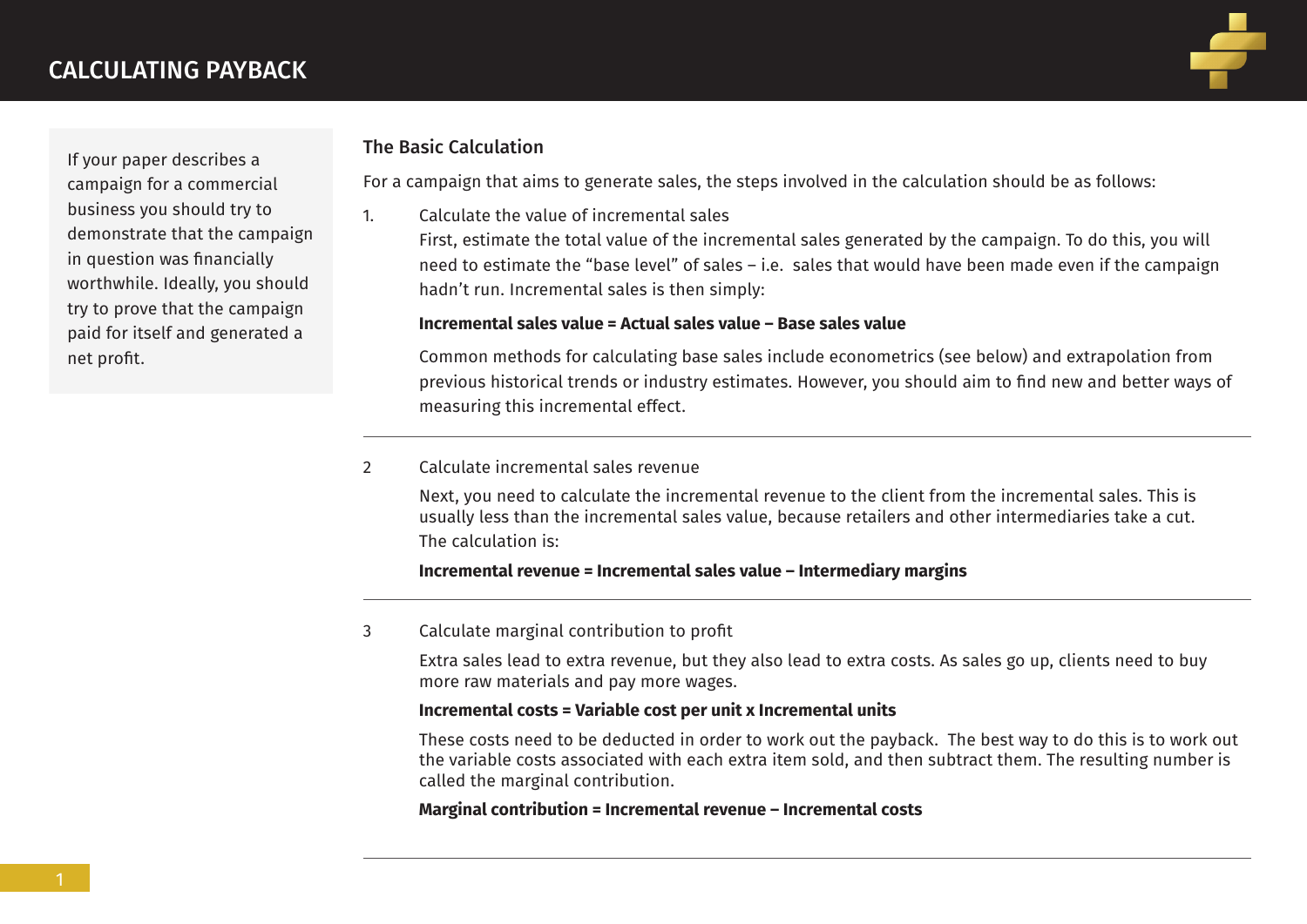If your paper describes a campaign for a commercial business you should try to demonstrate that the campaign in question was financially worthwhile. Ideally, you should try to prove that the campaign paid for itself and generated a net profit.



Alternatively, if you don't have P&L data, you may be able to estimate the marginal contribution by knowing the client's average profit margin:

#### **Marginal contribution = Contribution margin x Incremental revenue**

 [Note that this method may underestimate payback, since the margin on an extra sale is often higher than the average contribution margin of a sale. If you can find a more accurate estimate of the marginal contribution from the client or industry sources, then consider using this figure.]

4 Calculate net profit

 The net profit generated by the campaign is then simply the marginal contribution minus the cost of the campaign:

### **Net profit = Marginal contribution – Cost of Campaign**

 This is the ultimate measure of effectiveness, the measure of how much money the campaign made for the client.

5 Calculate return on investment

 Net profit is the ultimate measure of effectiveness. However, you may wish to include a measure of financial efficiency as well, in which case you should calculate the Return on Marketing Investment (ROMI).

This simply expresses net profit as a percentage of campaign cost:

## **ROMI = (Net Profit)/(Cost of Campaign) x 100%**

 ROMI is a useful measure, because it allows you to compare the efficiency of different campaigns with different budgets. It also allows you to compare the return from your campaign with returns from other investments.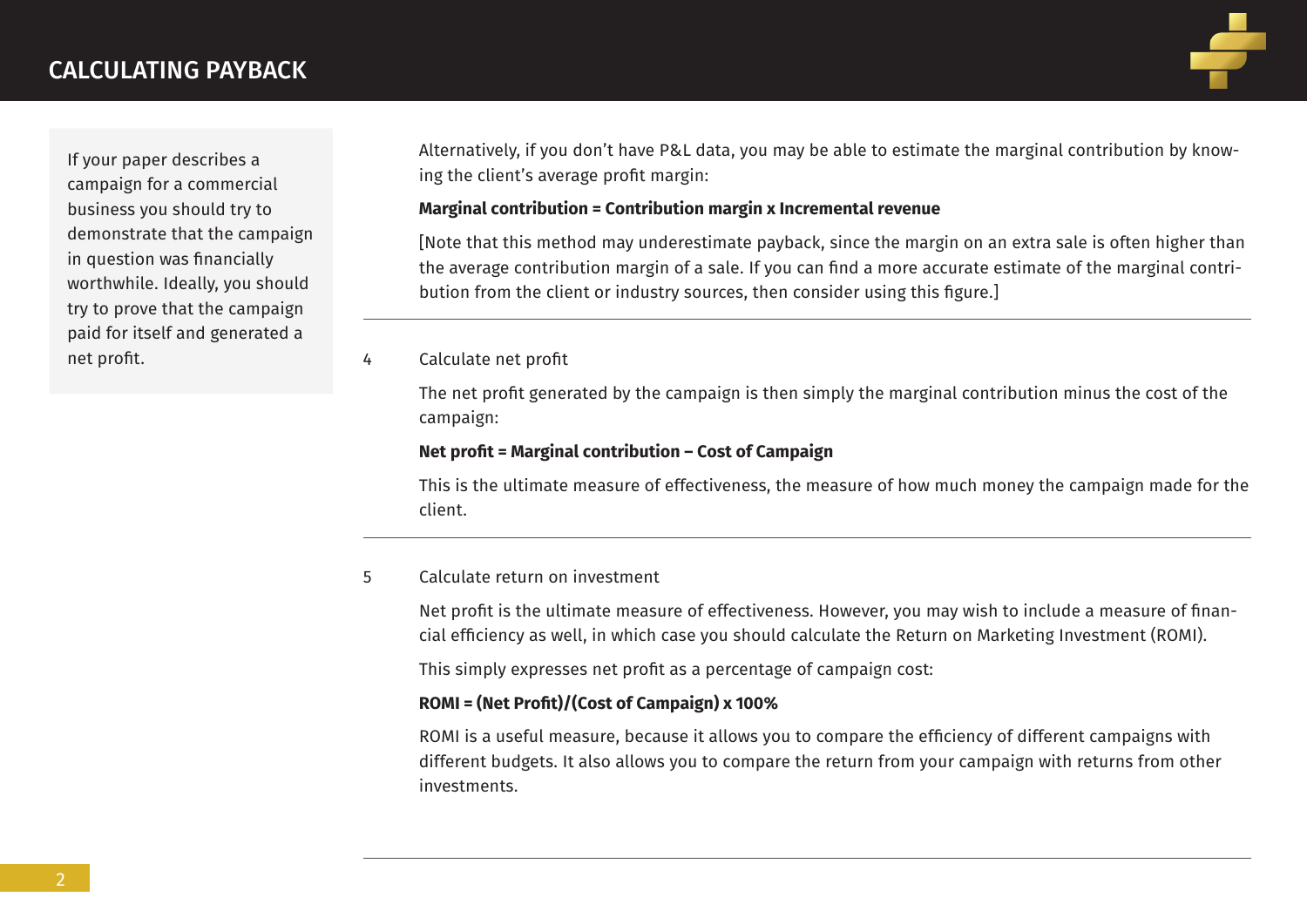# CALCULATING PAYBACK

If your paper describes a campaign for a commercial business you should try to demonstrate that the campaign in question was financially worthwhile. Ideally, you should try to prove that the campaign paid for itself and generated a net profit.

### **Common mistakes**

The IPA recently reviewed its past Award entries and discovered that a high proportion miscalculated payback in one way or another. Here are some common mistakes they found:

1 Assuming all sales growth is incremental

 Your campaign may not be the only reason why sales increased. If it was, then you should make sure you have proven this beyond doubt by discounting other possible factors e.g. the good summer.

 If other factors did play a role, then you should try to disentangle their effects. Econometric modelling is one way of doing this. Another is to use some kind of analysis, comparing countries where the campaign or one that was similar ran with those where it didn't.

 Conversely, just because sales didn't grow very much, it doesn't mean that the campaign didn't work. Perhaps sales would have declined without it.

2 Assuming all direct sales or promotional sales are incremental

 It is common practice to measure the sales effect of a piece of direct response activity (whether online and offline) by counting the number of people who responded to it, and then counting how many of them went on to buy the product.

 However, this calculation assumes that all of those sales were incremental sales generated by the direct response activity. In fact, some of those people would probably have bought the product anyway, even if they hadn't been exposed to the activity.

 Rigorous evaluation of direct response should take account of this. You should try to estimate the base level of sales that you would have achieved without the activity, and calculate incremental sales as in step 1 in the calculation above.

 Similar problems exist when evaluating promotions. The number of packs sold on offer is not the same as the number of incremental packs sold, because many of those packs would have been sold anyway.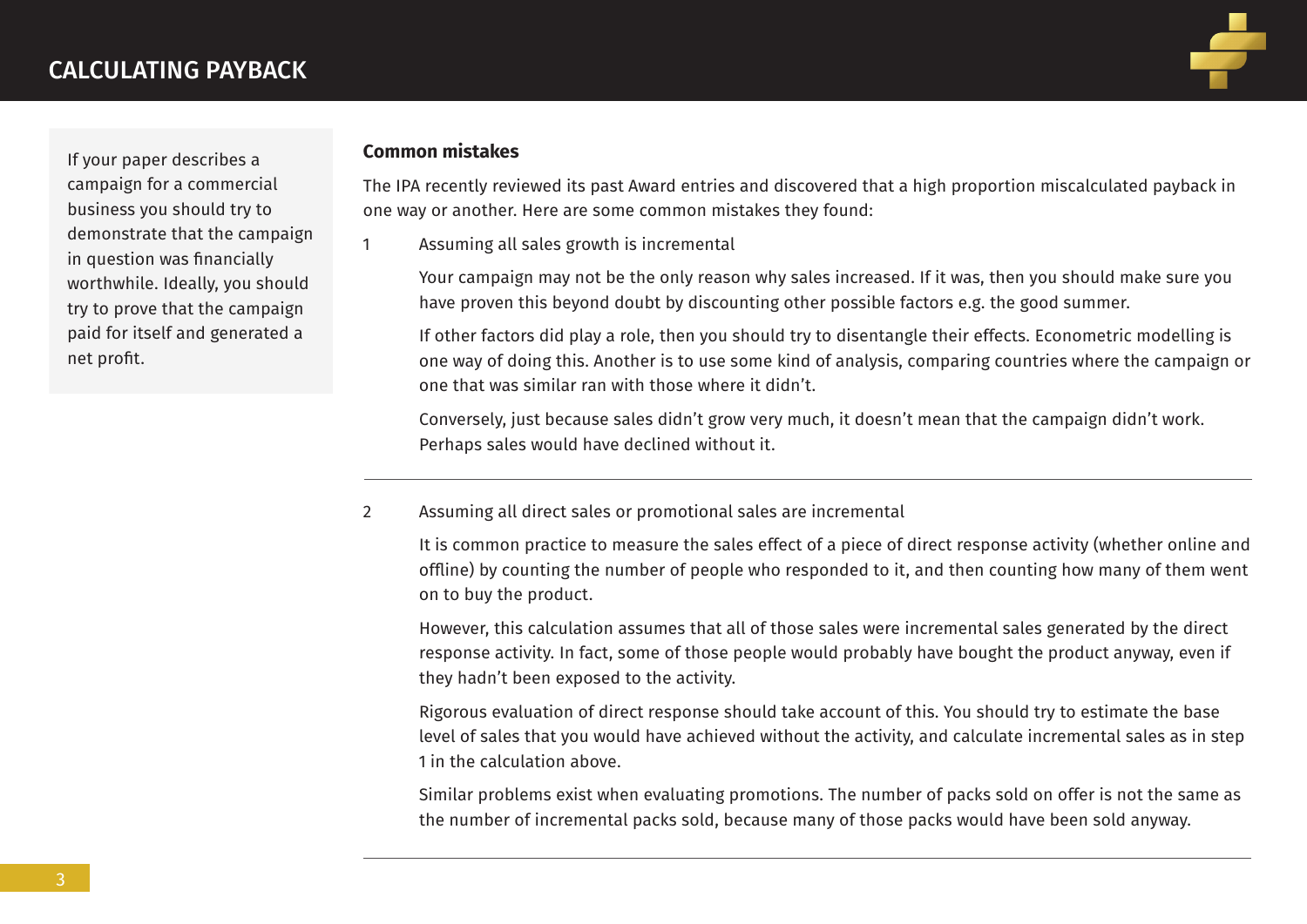If your paper describes a campaign for a commercial business you should try to demonstrate that the campaign in question was financially worthwhile. Ideally, you should try to prove that the campaign paid for itself and generated a net profit.

3 Treating revenue as profit

 Many IPA authors seem to be confused about the difference between revenue and profit. If a campaign costs £1m, and generates £10m worth of sales, then it is not true that it pays for itself 10 times over. Once the retailer has taken his cut, and the extra manufacturing costs are taken into account, it is quite possible that the campaign made a loss.

 Where this is possible, entry authors should try to give an indication of the profitability of the campaign. This may be difficult, since clients are often reluctant to share data on profitability.

 However, there are various ways in which profit figures can be disguised so as to avoid any fears about confidentiality.

4 Miscalculating net profit

 When calculating net profit, you should subtract off incremental variable costs (the cost of extra raw materials, wages, etc.) as well as the costs of the campaign itself. You should not subtract off any other fixed costs, otherwise you will underestimate the payback from your campaign.

 Similarly, if you calculate net profit by applying an average percentage profit margin to the incremental sales revenue, make sure you use the right margin. The figure you want is the contribution margin, which is the profit margin before fixed costs are deducted. Don't use the overall profit margin, otherwise you will underestimate payback.

## **Further refinements**

The basic calculation outlined above is fine for simple marketing effects, but there are various "longer and broader" effects of communications that you may wish to consider:

1 Supporting higher prices

Rather than increasing volume, your campaign may be allowing the brand to sell a higher percentage of its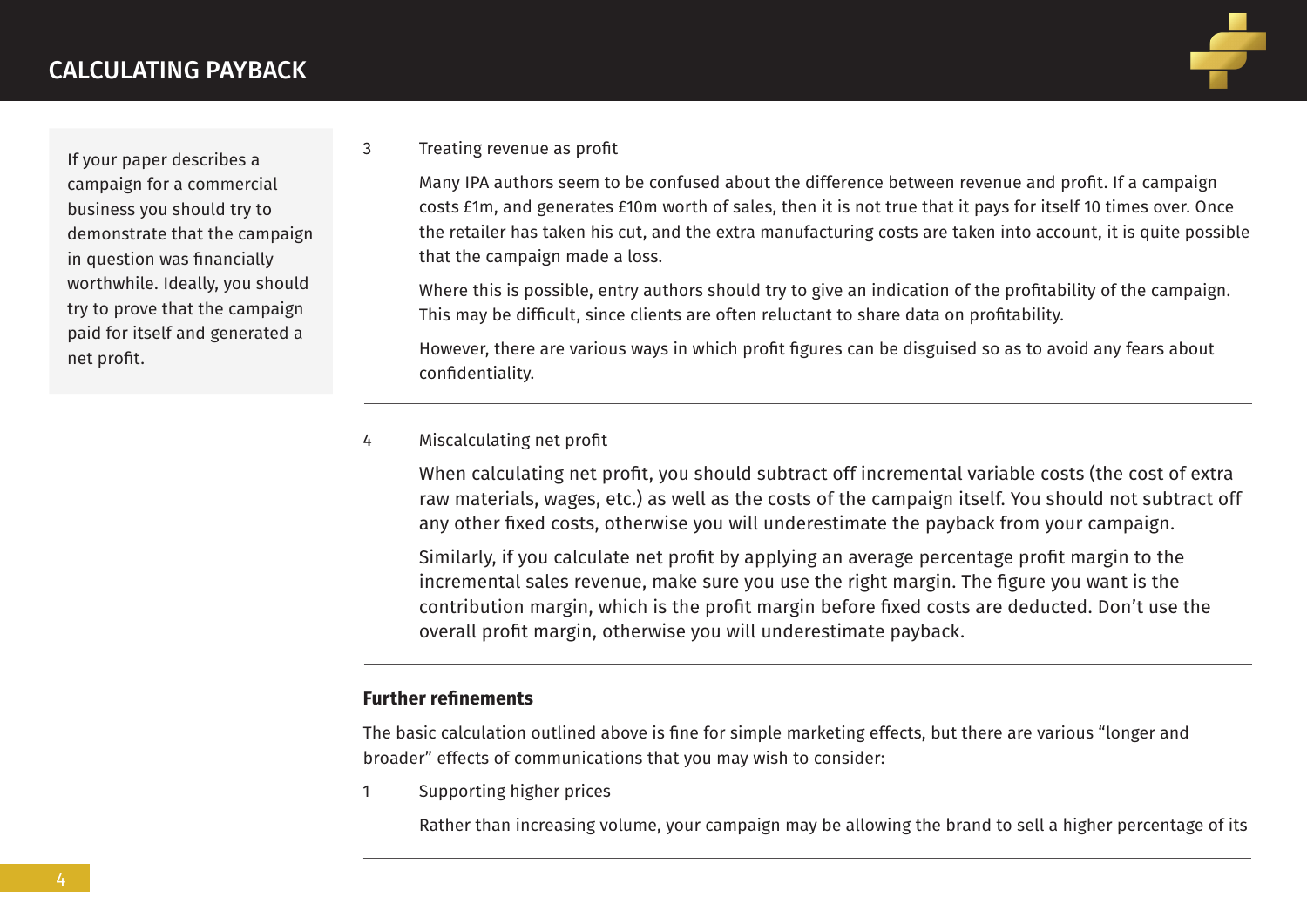# CALCULATING PAYBACK

If your paper describes a campaign for a commercial business you should try to demonstrate that the campaign in question was financially worthwhile. Ideally, you should try to prove that the campaign paid for itself and generated a net profit.

sales volume at full price compared to on promotion, or the campaign may even have helped a brand to increase its prices. Measuring such effects is tricky, and may well require econometrics.

 However, the payback calculation is basically the same as before, except that the increase in sales value comes from higher prices.

2 Reducing costs

In principle, marketing can also reduce costs. For example, trade marketing, internal communications and recruitment advertising are all likely to have an effect on costs. Measuring such effects is hard, but the payback calculations do not change significantly, except that the incremental costs now become incremental cost savings.

#### 3 Longer-term payback

 If your campaign has longer-term effects, then the payback calculations do become more complex. First, you may need to project the incremental sales, revenue and costs into the future. This will typically require some kind of forecasting model.

 Second, you need to take account of the time value of money. A campaign that generates £1m over the next five years is not as valuable as a campaign that generates £1m this year.

 Get a financial expert to help you here. Accountants have a technique called discounted cash-flow analysis (DCF) for dealing with this. You should always use DCF when dealing with longer term effects.

 DCF allows you to calculate the "net present value" (NPV) of any flow of money over time. Use DCF to calculate NPVs for incremental sales, incremental costs and campaign costs. Then repeat the basic profit calculation outlined above using NPVs for all values.